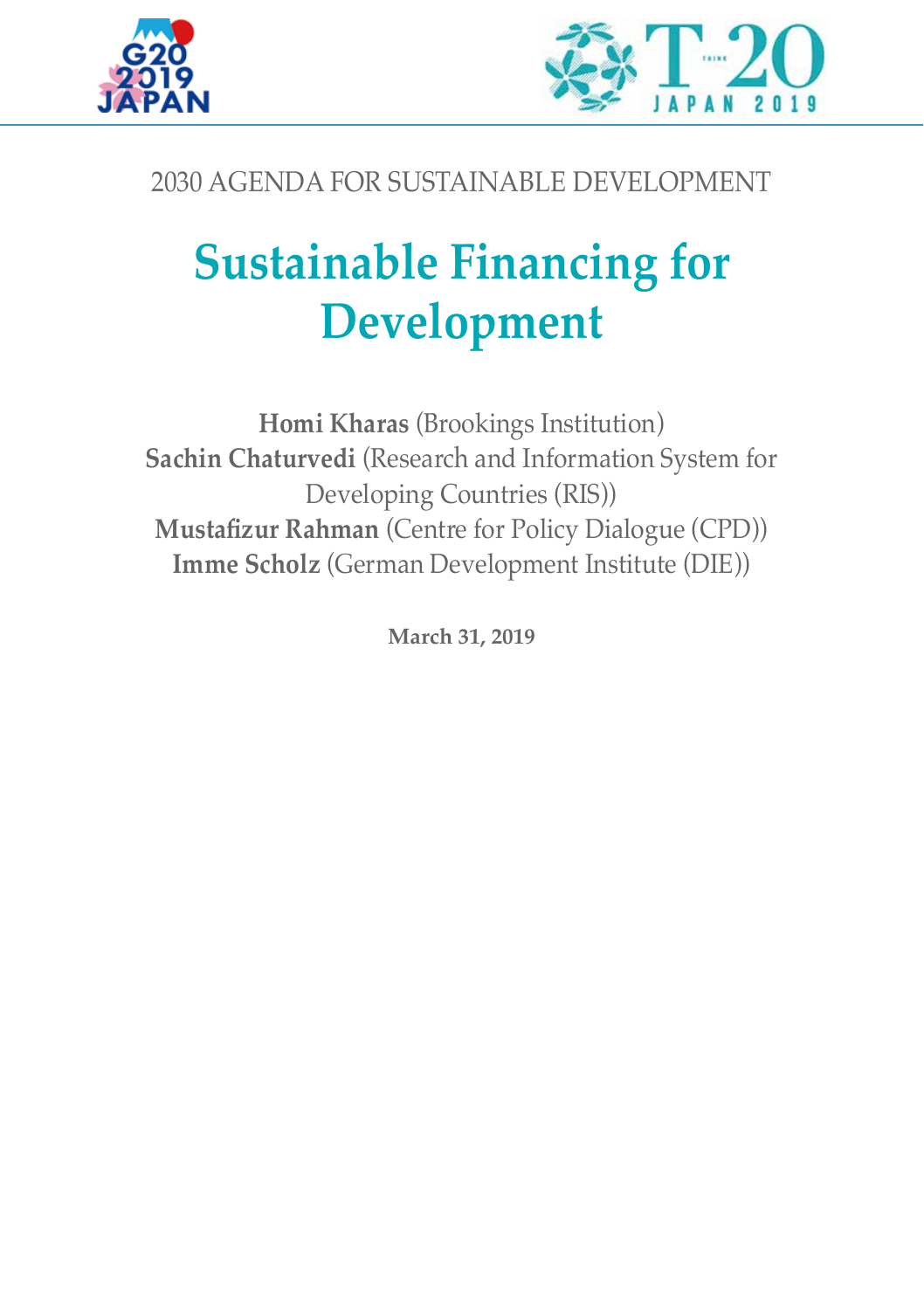



## **Abstract**

Developing countries face challenges in using cross-border capital flows to fund investments in sustainable development. International financial institutions have a key role to play in minimizing risks to developing economies while ensuring more efficient allocation of public and private capital. However, the global financial architecture is not yet fit for the task. To advance sustainable financing, we recommend that the Japanese G20: (i) agree on measures to catalyze and mobilize private capital in support of the SDGs; (ii) promote measures to improve the allocation of development finance; and (iii) establish, and encourage commitment to, funding approaches for global public goods.

## **Challenge**

It is increasingly difficult for developing countries to use international capital flows to fund investments that would help achieve the SDGs without risks of capital flow reversals, debt crises or other forms of market instability.

International financial institutions have a major role to play in opening up opportunities for greater use of cross-border capital flows for sustainable development, but their governance must be changed to make them fit for this purpose.

The G20 has taken up this agenda in a number of working groups. Most recently, the G20 Finance Ministers and Central Bank Governors formed an Eminent Persons Group (EPG) to recommend reforms to the global financial architecture. This group has presented its recommendations which will now be taken forward by the international financial architecture Working Group.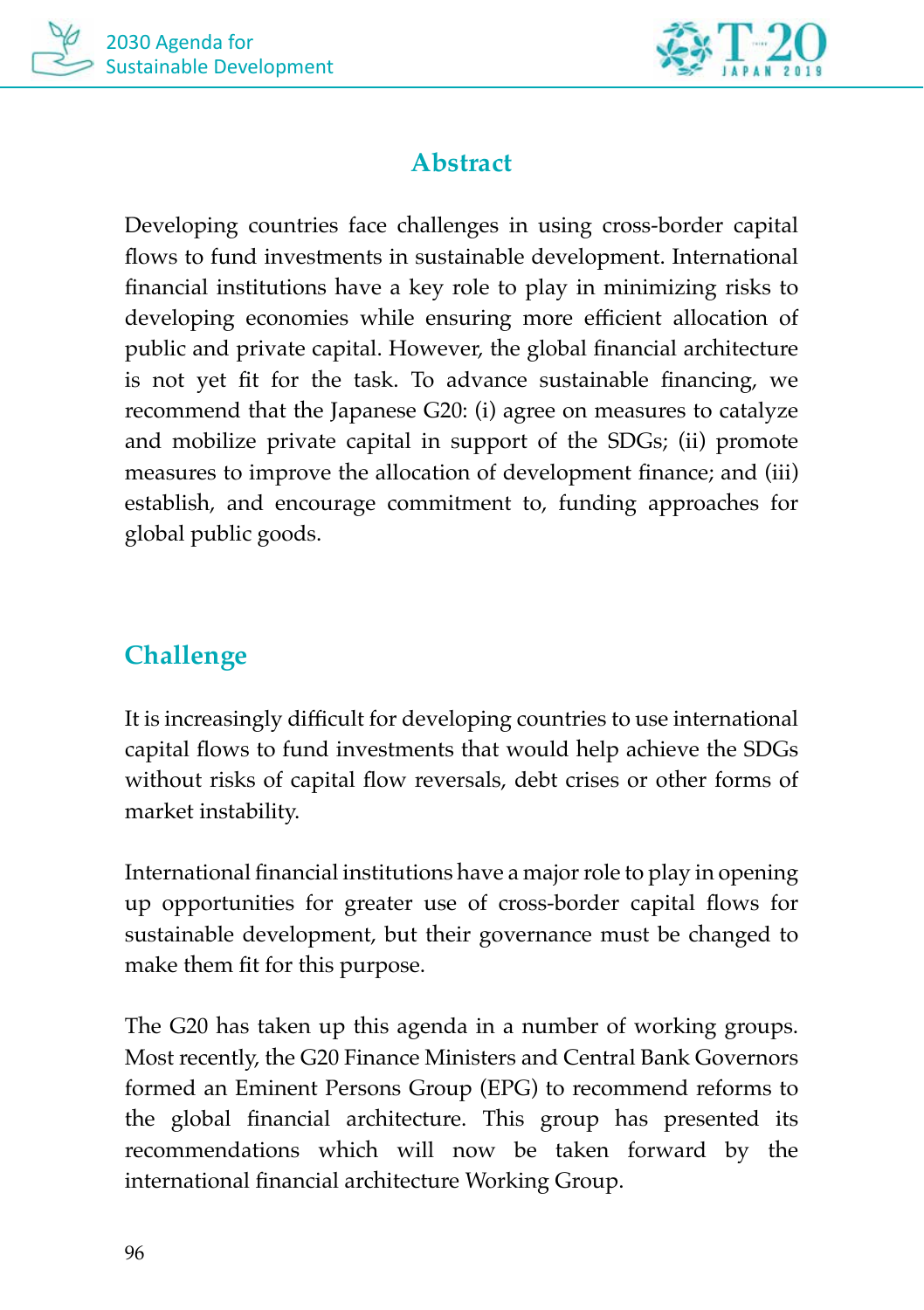

The terms of reference of the EPG report, however, were focused. The overall challenge at this stage is to combine the recommendations with other elements into a systematic program for advancing sustainable financing.

The Japanese G20 can advance the agenda in three ways.

First, it can agree on measures to increase the level of cross-border capital flows going towards sustainable development, and, specifically, on how to crowd-in greater volumes of private finance through judicious use of public concessional and non-concessional finance.

Second, it can promote measures to improve the composition and allocation of financing to maximize development impact, by building a G20 consensus on creditworthiness analysis, debt transparency and registry, country platforms to coordinate, pool and scale up financing, and greater use of risk mitigation and risk sharing instruments.

Third, it can agree on approaches towards burden sharing and the funding of global public goods to the benefit of all countries, including through innovative financing mechanisms.

### **Proposal**

Despite all the talk about moving from "billions to trillions," that first surfaced in the Addis Ababa Action Agenda (United Nations, 2015), the empirical reality is that developing countries, net, do not use crossborder capital flows to their full extent. Taken as a group, emerging market and developing economies will have a zero current account deficit in 2019, implying that any capital inflows they receive are matched by an equivalent amount of capital outflows.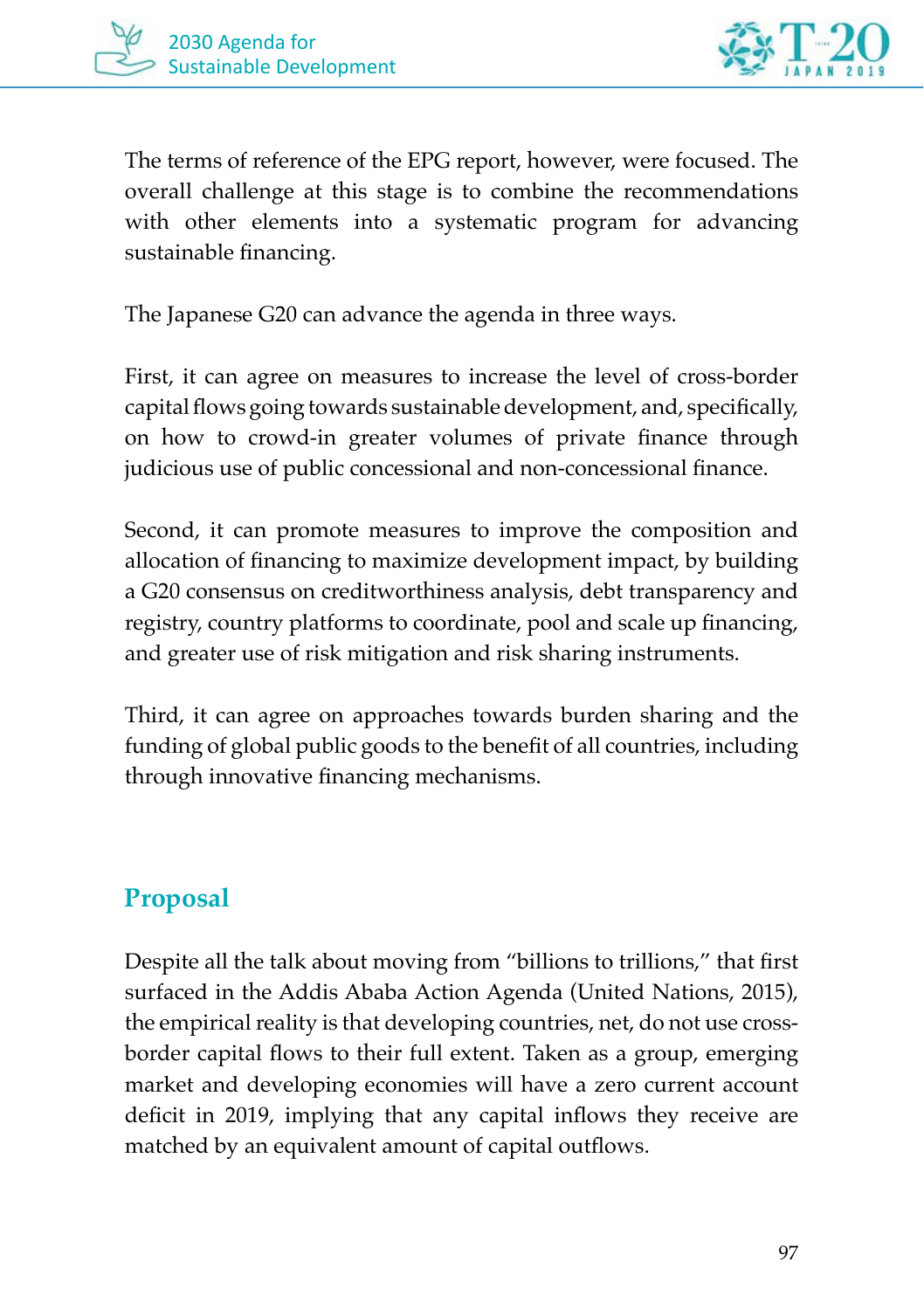

This pattern more or less holds across all regions, although there are slight differences. Developing countries in Asia, where infrastructure needs and investment rates are largest, have large enough domestic savings to match their investment rates. Developing countries in Latin America do run small deficits, on average (1.8% of GDP), but have relatively high debt ratios and debt service burdens. Developing countries in sub-Saharan Africa are running current account deficits of about 3.4% of GDP, but much of this is financed through concessional funds.

Paradoxically, globalization has inverted traditional economic views of the desired direction of international capital flows. Rather than encouraging capital to flow to places where it is scarce, globallymobile capital flows to places where it is most secure. This pattern is creating distortions in the efficiency and equity of investment around the world, especially of government investment.

Recent academic work (Lowe et al. 2018) presents new insights in the relationship between public and private capital which helps to better understand efficient allocation of public capital in particular. Public capital appears to have a higher rate of return than private capital and, indeed, the return on private capital is higher in countries where the level of the public capital stock is higher. They are complements not substitutes. However, the variance of returns is also much higher for public investment compared with private investment. About half of all developing countries seem to significantly underinvest in public capital while half overinvest and invest inefficiently, perhaps because of corruption (Knack and Keefer, 2007).

It is time for the G20 to take stock of upcoming opportunities to promote a more efficient allocation of public and private capital. Here, we recommend G20 actions in three areas: measures to catalyze and mobilize private capital; measures to improve the allocation of development finance; and measures to improve international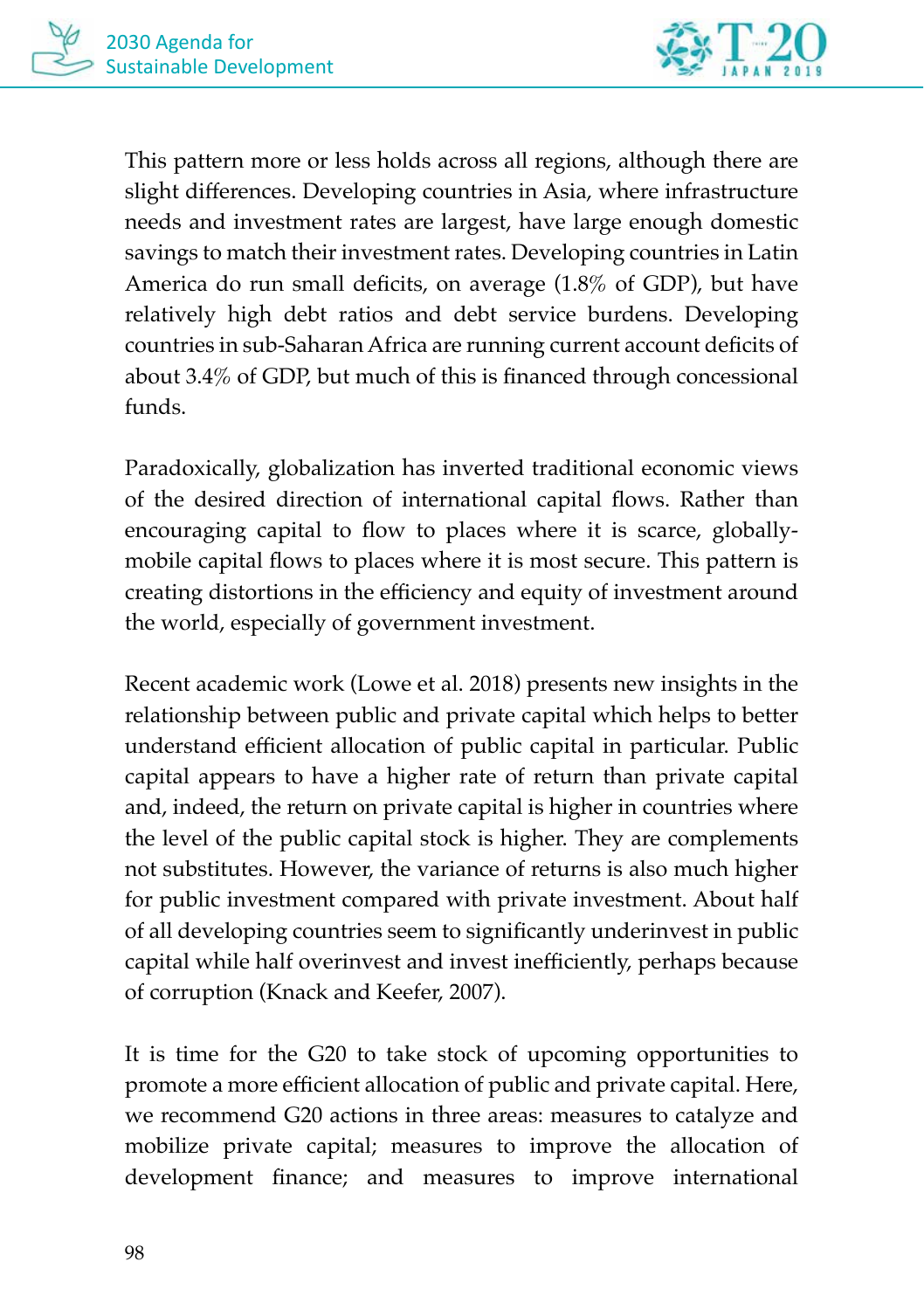



collective action in financing goods with global spillovers.

#### **Measures to catalyze and mobilize private capital**

The G20 Eminent Persons Group report, welcomed by Leaders in the Buenos Aires communique, has already identified one key challenge for the international financial system as the creation of a large-scale asset class [principally for infrastructure] and the mobilization of significantly greater private sector participation through system-wide insurance and diversification of risk. A number of concrete measures are detailed in the report, starting with a renewed focus on market and creditworthiness fundamentals of good governance and improved human capital, and continuing with ideas about how to reorganize the instruments and work arrangements of the international financial institutions to enable them to work as a unified ecosystem (G20 Eminent Persons Group on Global Financial Governance, 2018).

Implementation details have been delegated to the International Financial Architecture Working Group. In addition, the Buenos Aires meeting catalyzed a number of voluntary commitments to give momentum to the growing groundswell to catalyze private sustainable financing through reporting and information sharing on sustainable investment outcomes, that would in turn permit the creation of more sustainable investment vehicles in capital markets and in private equity and venture capital circles.

G20 countries have the ability to shape a new global social impact investing ecosystem. In a first ever Investor Forum at the G20 Summit in Buenos Aires in November 2018, public and private business leaders agreed to scale up sustainable investments, especially in infrastructure. The call to action identified 7 areas for follow-up that G20 governments can promote through regulations and their own activities, including harmonization of operating principles, ESG disclosures, and long-term sustainability policies, as well as evidence-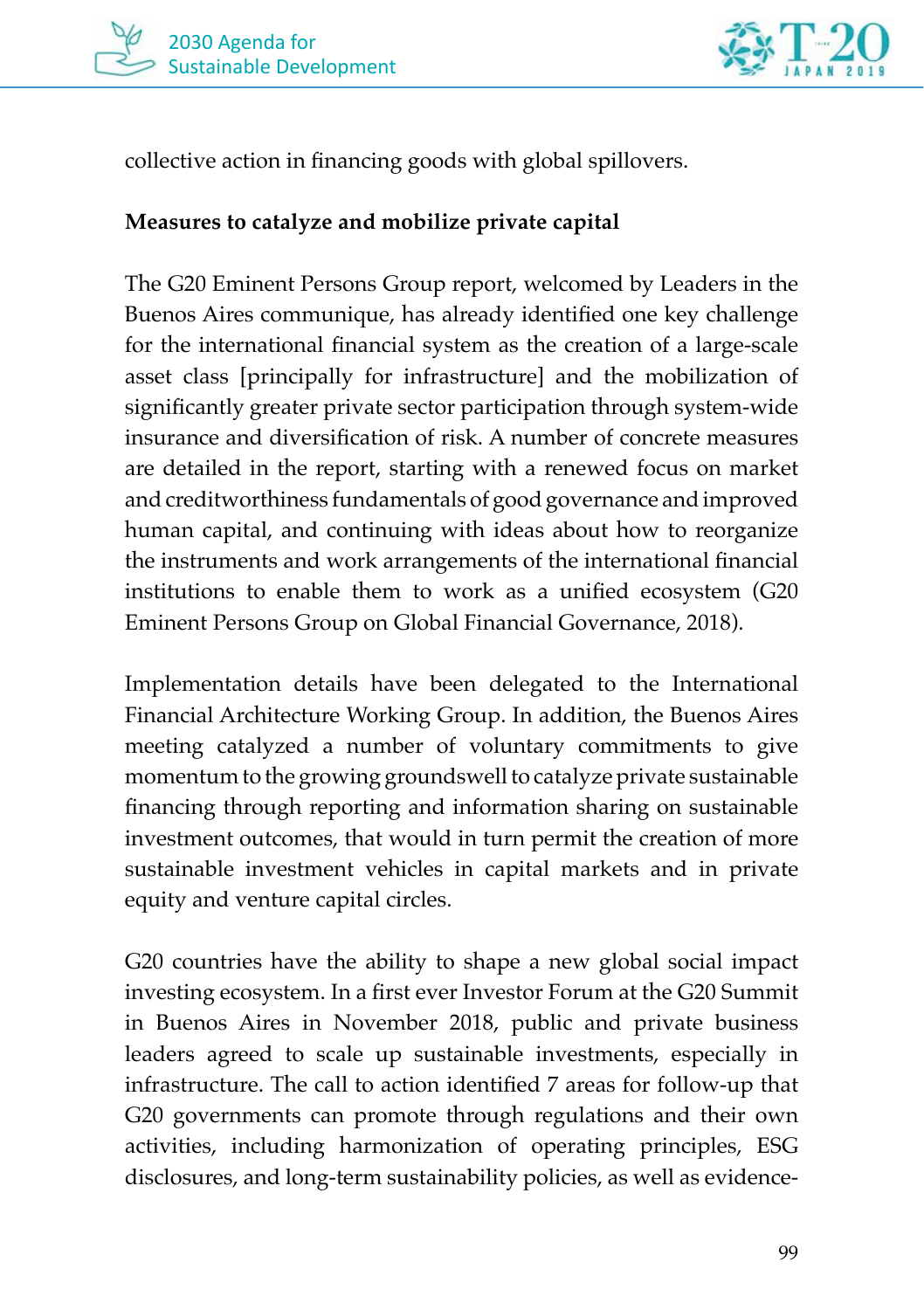

based risk profiles. Three specific action areas for infrastructure focus on use of public financial instruments to shift risk, preparation of bankable projects, and creation of country platforms.

The experience of the initial implementation of the ODA private sector window, as laid out in the IDA 18 mid-term review, provides some salutary lessons about the difficulties that are likely to be encountered. There are several windows that have been created to facilitate greater private sector financing in low income countries. While off to a solid start, it seems that the blended finance facility and local currency facility have the most rapid uptakes, while risk mitigation is more complex and requires greater project preparation lead time. Small and medium enterprise financing and agribusiness have been dynamic sectors. The early experience also suggests that private financing in low income countries and fragile states is feasible (International Development Association, 2018). Healthy mobilization ratios (total cost of investment per unit of IDA resources) of 8:1 have been realized.

The G20 should be encouraged to deepen the agenda and monitor its implementation. One important quantitative metric is the degree to which long-term institutional capital from G20 countries is flowing into SDG related investments. For example, the EU has an action plan to reorient capital flows to sustainable investment, to manage financial risks from environmental and social causes, and to foster transparency and long-termism in financial and economic activity.

The Japan G20 Leaders' meeting can serve to:

- Reinforce Leaders' support to the timely implementation and follow-up to the Eminent Persons Group report;
- Identify and share good experiences with expanding sustainable finance, especially by large institutional investors and national and international development banks in G20 member countries;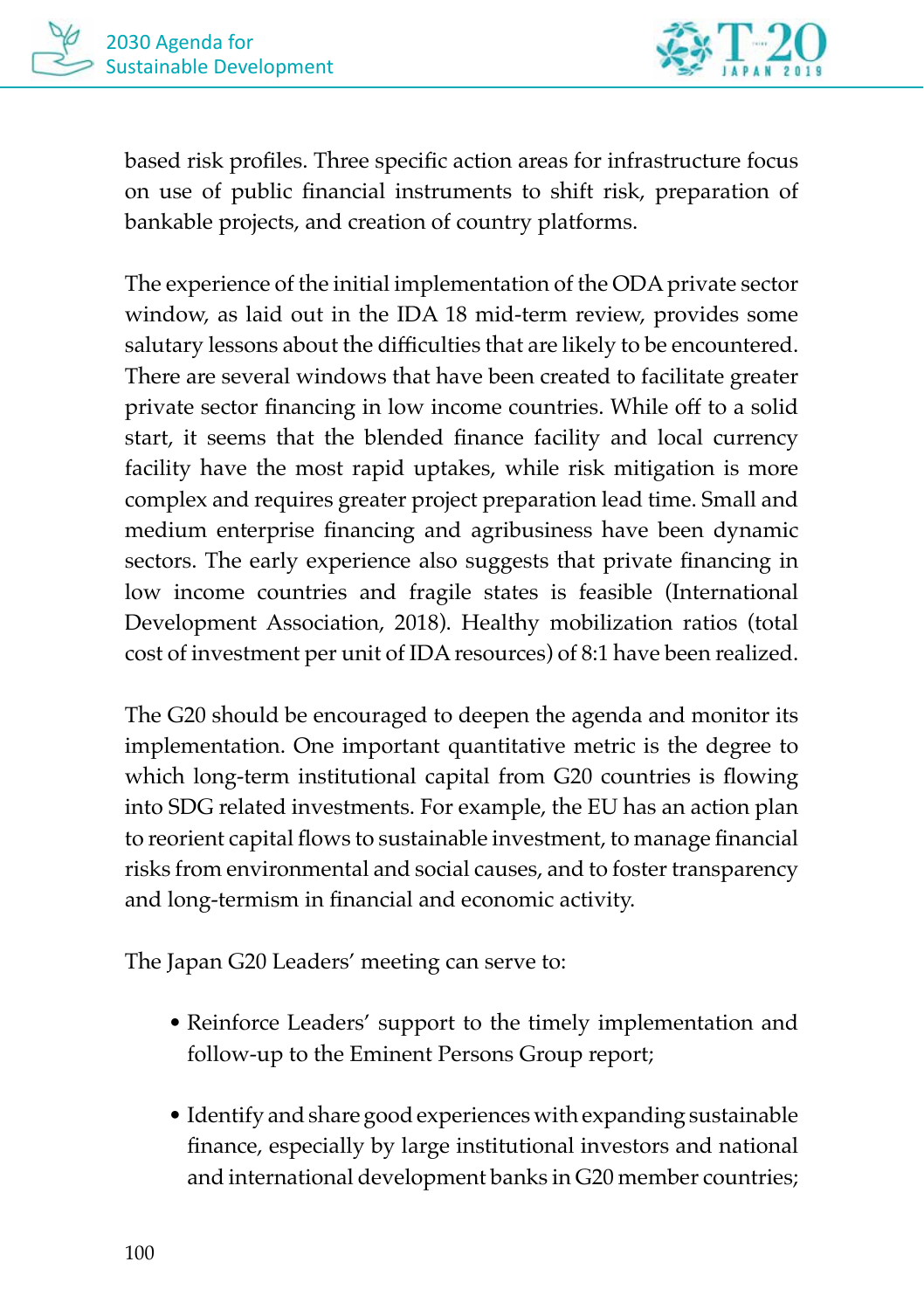

- Encourage other international financial institutions to study the IDA experience to determine if they too can facilitate greater volumes of private financial flows to developing countries, including to low income countries and fragile states;
- Pursue actions to shape and invigorate social impact investing and sustainable financing investment vehicles to build momentum around private financing for social good;
- Review and monitor the growth in sustainable private financing from each of their countries.

#### **Measures to improve the allocation of development finance**

There is a major unresolved dilemma in the allocation of development finance. On the one hand, the estimates of financing needs are very large (hence, "from billions to trillions"). Some countries face particular issues, in particular low income countries, fragile states and selected Least Developed Countries (LDCs). For example, there are 12 LDCs that will graduate from this group in the next few years with consequent loss of duty-free, quota-free preferential market access and aid for trade under the WTO window. They may need special attention for financing to manage the current account deficits during this transition.

Another allocation issue is to match finance with sectoral needs. As a matter of practice, most infrastructure financing would be debt rather than equity. For infrastructure financing, where the volumes are largest, debt would often exceed 80 percent of total project costs. The problem, of course, is that from a macro point of view, many developing countries cannot afford to take on too much debt too quickly—their absorptive capacity is limited. The default is to continue with the current approach that gives pre-eminence to macro debt considerations over micro assessments of the returns to capital.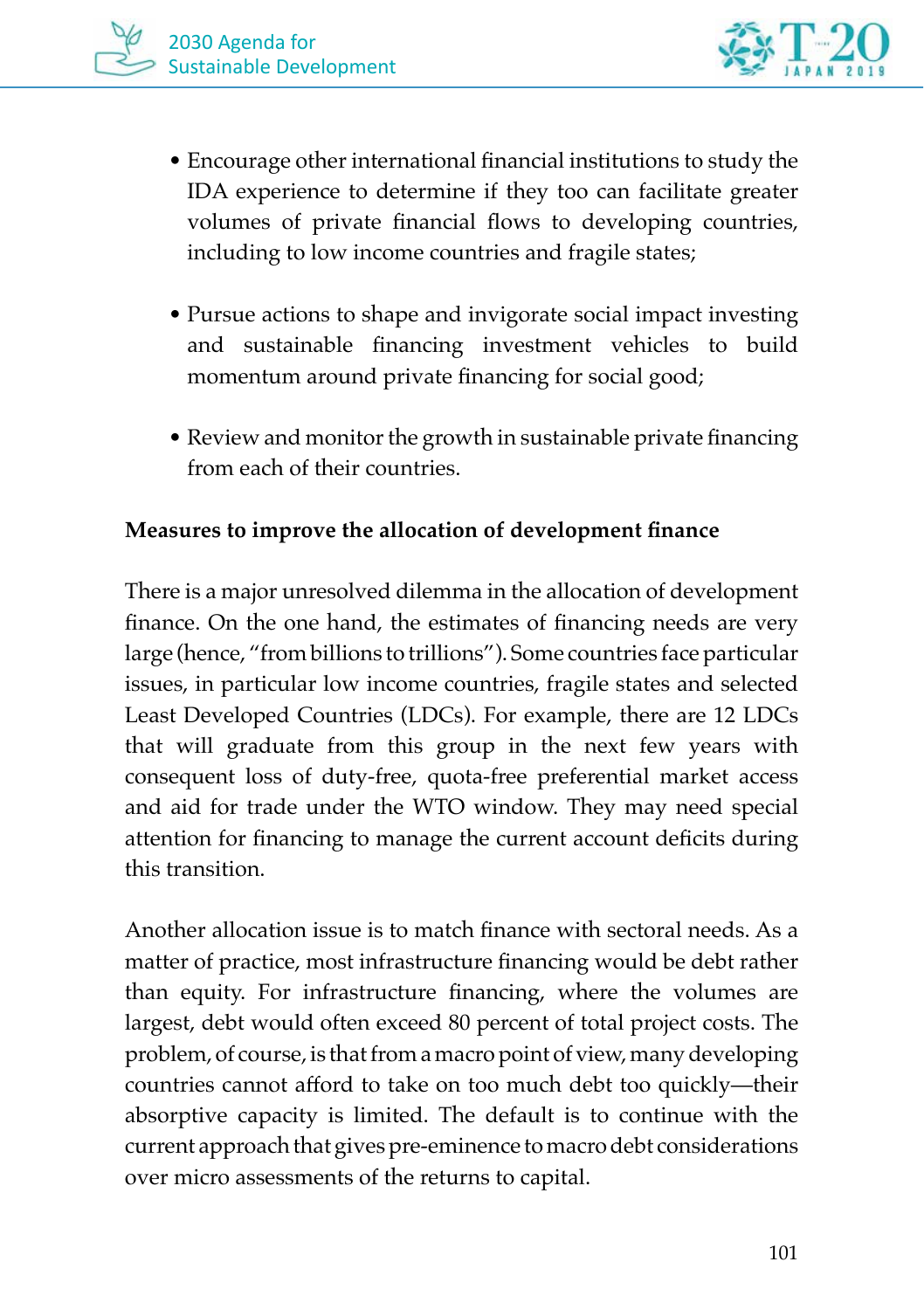

One proposal is to try to shift financing towards more equity. This would relieve some of the debt pressures but creates problems with affordability. Because equity is far more expensive than debt financing, infrastructure services would need to be priced higher, thereby reducing accessibility.

A balance is needed between macro, micro and affordability/access concerns that should be based on detailed country considerations. Rules-of-thumb are not good proxies in these debates. The costs of erring on the side of too much caution can be very high in terms of foregone opportunities for accelerating SDG related investments. Against that, the costs of erring on the side of too much debt can also be high if this precipitates a crisis.

G20 members are the principal providers of international development finance, but they do not hold similar views on how to strike the best balance. Efforts to forge a consensus on the various economic and political issues are unlikely to prevail; but there can be progress on the overall ecosystem. The G20 can:

- Assist in generating a more comprehensive international debt registry. If each G20 country requested (and then published in aggregate form) information from its own financial firms on the extent of cross-border flows of debt going to governments and public agencies in developing countries, it would be a common basis on which all creditors could make judgments as to country creditworthiness.
- Reinforce the emphasis on improving governance and the rule of law. Although imperfectly measured, existing metrics of governance are the most significant determinant of creditworthiness of developing countries. All G20 members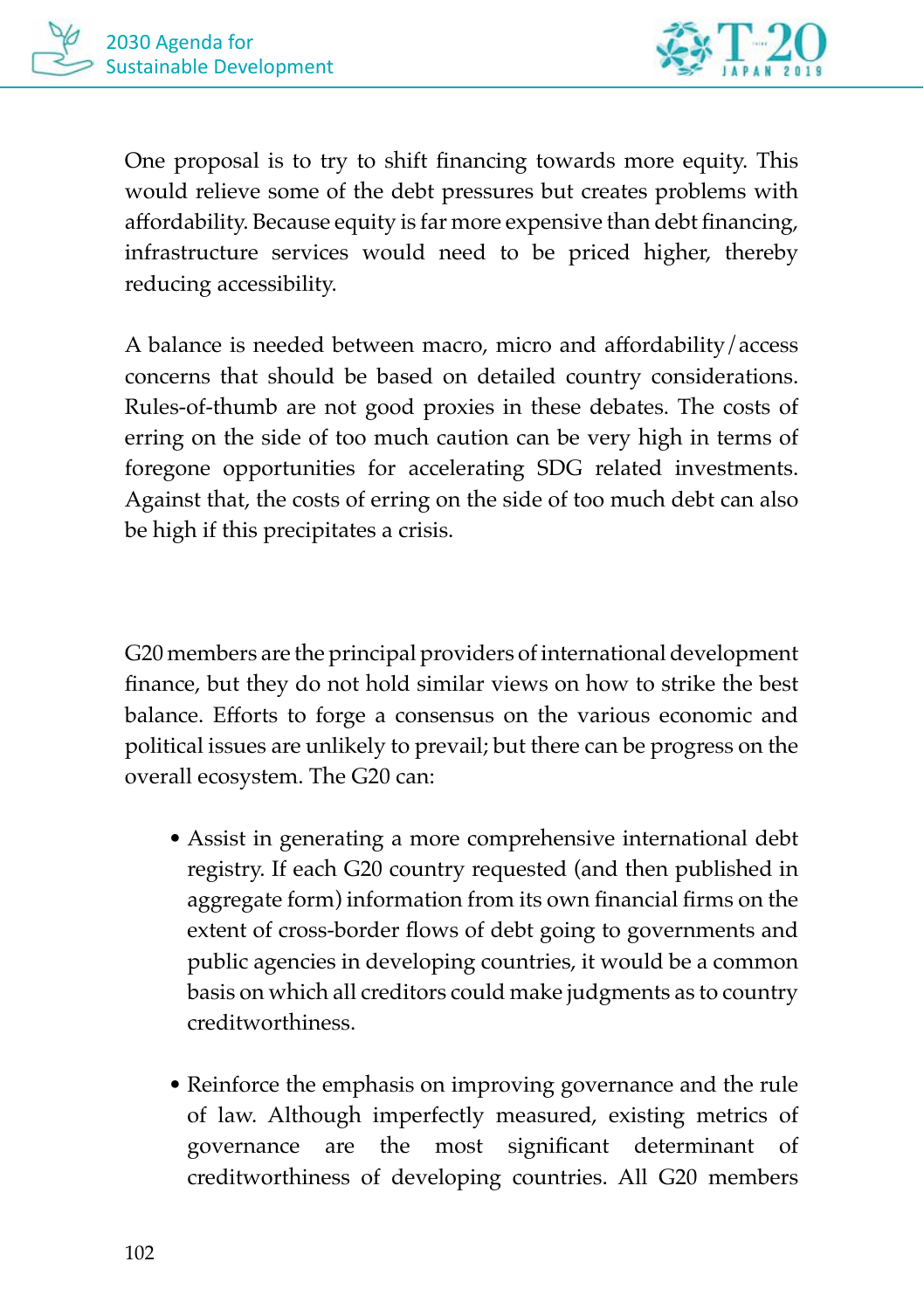



have an interest in helping countries if they choose to improve institutions that support the rule of law.

- Support developing countries in the creation of sector-specific platforms to generate coherent and high-quality project proposals, linked to national development plans, with capacity for troubleshooting on implementation, harmonization of procedures and pooling of finance and risk mitigation instruments. Such platforms could be used by MDBs and UN agencies to pool their funds in pursuing common goals.
- Encourage international institutions to do more with the private sector, and encourage the private sector to be more responsive to public concerns such as ESG reporting. For example, the Multilateral Investment Guarantee Agency (MIGA) has only paid out 10 claims since its inception in 1988, because it has been proactive in resolving disputes. MIGA has a plan for growth, but, with a level around \$5 billion per year in guarantees, it is too small to have a transformative impact on international development finance. MIGA's country and project size limits could be expanded with support from its G20 shareholders.

#### **Measures to fund global functions**

Although there is much talk about the funding of global public goods, this term is too narrow when taken literally as an economic concept, and often too broad when used expansively for any global action. Across a range of sectors, however, there is a strong case for international collective action to fund non-rival and non-excludable functions, like research and knowledge sharing, functions with significant potential spill-overs such as control of pandemics and mitigation of global warming, and global norm setting, visioning, convening and advocacy on policies, such as FAO's principles for responsible investment in food and agriculture (Yamey et al. 2018).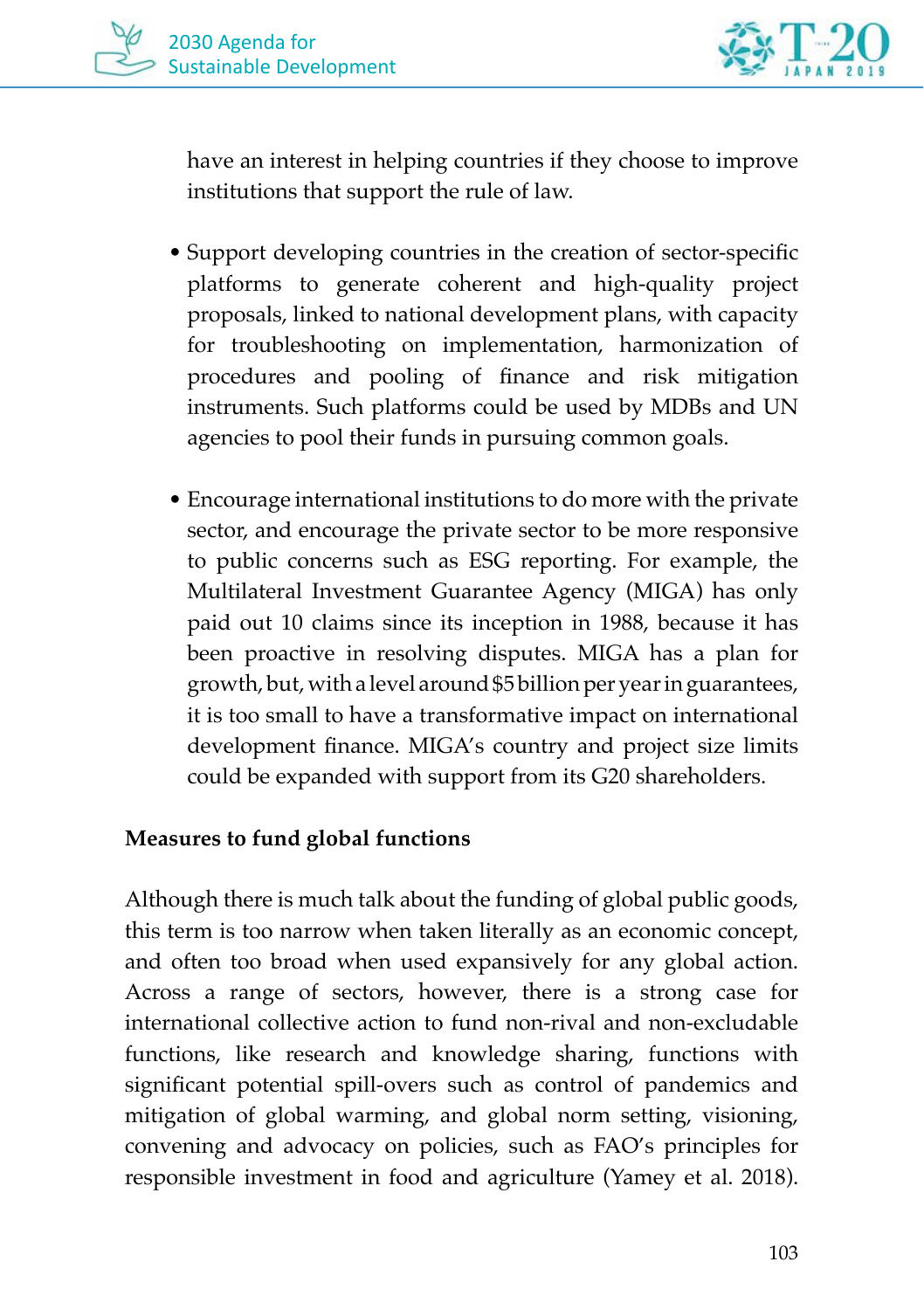



Importantly, the latter includes funding of participants from the Global South in norm setting to ensure inclusive agency.

#### *Aid replenishments*

A number of important international agencies are starting negotiations to replenish their funds in 2019 and 2020. Typically, these negotiations are handled on a case-by-case basis; each agency, often using an external facilitator, makes its case independently of others to each of the donors on the basis of a program of work that details the results the agency hopes to achieve.

In 2019/2020, however, the sheer number of agencies and the volume of replenishments suggests that an approach based on a set of core principles would be useful. The replenishments involved are: the Global Fund (6th), African Development Fund-15, IDA-19, GAVI (3rd), Asian Development Fund-13, Green Climate Fund, the Global Partnership for Education (4<sup>th</sup>) and the International Fund for Agricultural Development-12. In addition, there are calls for additional funding of the Global Agriculture and Food Security Program and for launching the International Financial Facility for Education.

The funds fall into two categories: multisector funds, focused on the poorest countries (IDA and regional bank funds); and vertical funds focused on health, education, climate and food security.

In the last cycle, these funds required about \$65 billion, sufficient to support new spending of about twice that amount (the higher number for new spending is because some funds are now able to borrow in capital markets to on-lend to countries, and significant repayments are falling due on past credits).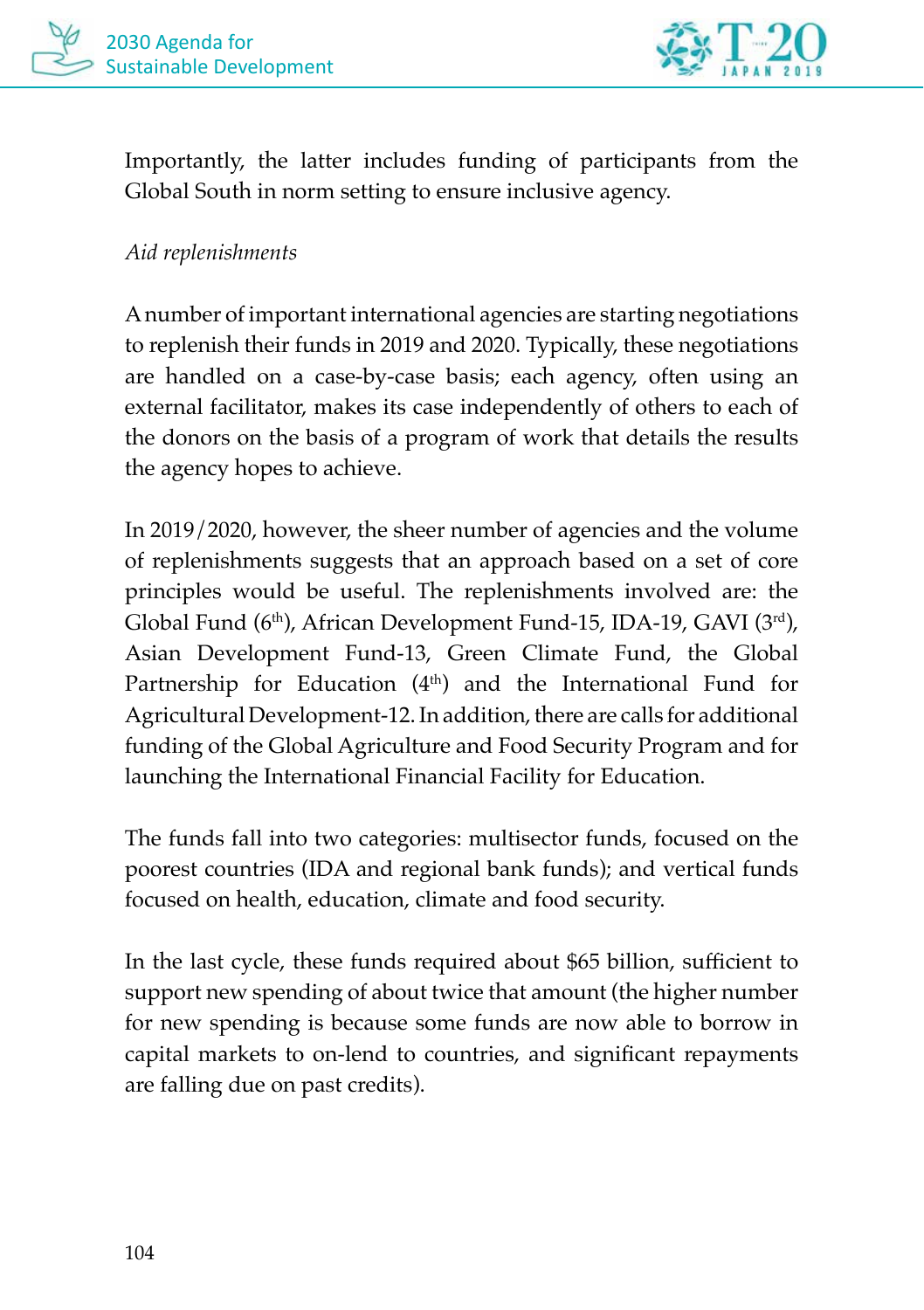

Many of these funds face the same sets of issues: ensuring additionality in the face of budget pressures, especially at a time when market access is feasible for many countries (and indeed for many funds); ensuring appropriate focus on low-income and lower middle-income countries; and expanding the base of contributors to enhance the multilateral characteristic of the funds.

G20 members constitute the largest economies in the world, and hence will be the dominant contributors to these and other potential funds. It would be useful if they approached the negotiations in a systematic way. They could learn from the experience of the UN in its new Funding Compact which strives to rectify the imbalance between stagnant core contributions and rising non-core, voluntary contributions that have to be continuously renegotiated. One approach is to make more use of innovative finance mechanisms that can be more stable and predictable than budget-funded ODA. Interesting new ideas include the international finance facility for education (IFFEd).

Negotiations for replenishments of existing funds would be significantly helped if G20 members committed to:

- Maintain commitment levels in national currencies in aggregate to these 9 agencies at least at the level of the last replenishment, thereby allowing donors to reallocate among agencies while keeping constant their overall commitment to the global agenda;
- Support a minimum allocation of concessional funds to low income and lower middle-income countries of 75% (in grant equivalent terms);
- Develop a formula for burden sharing on these and other multilateral agencies with emerging and developing economy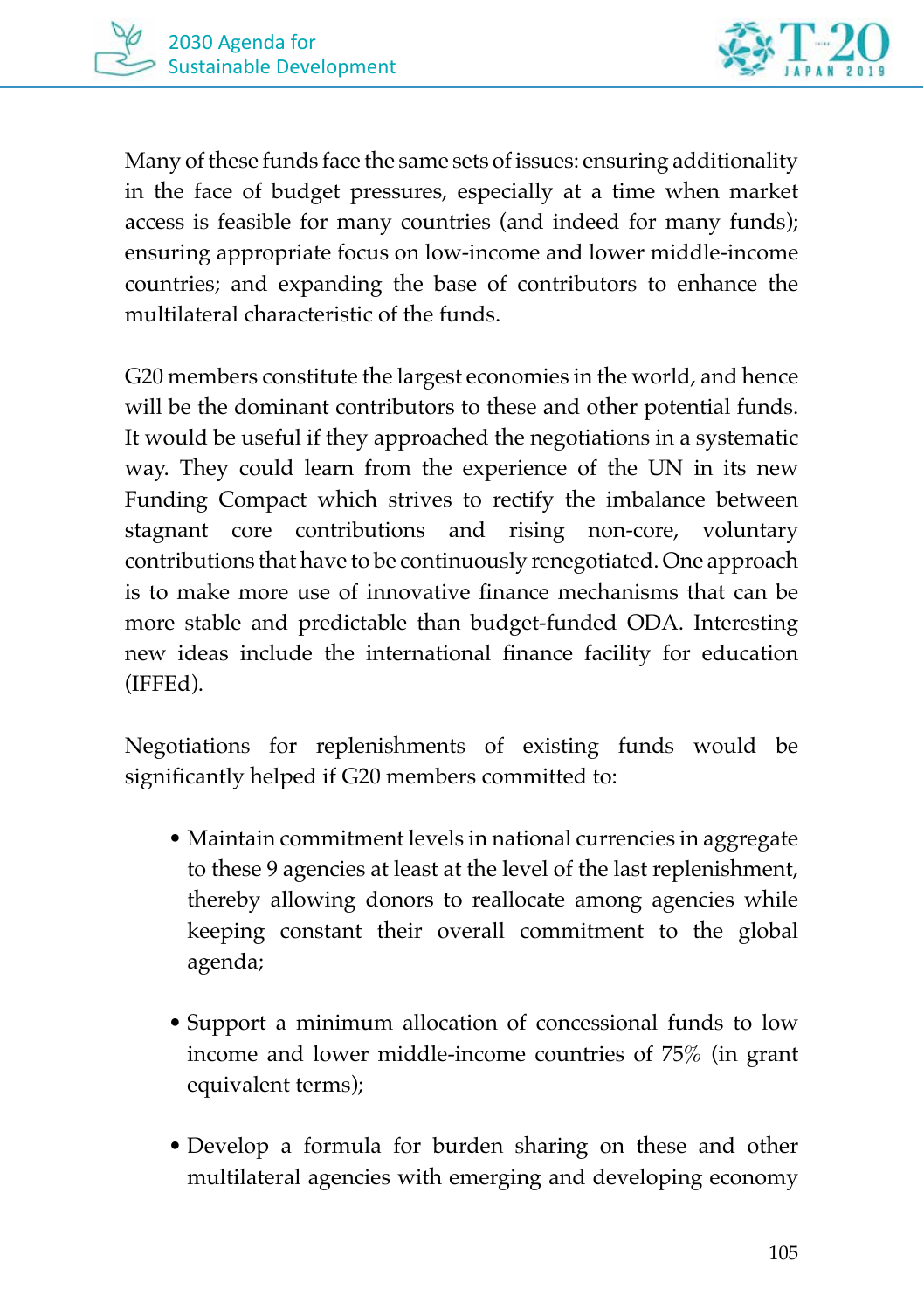

members of the G20, taking into account income levels and size of their economy, to be phased in over time;

• Encourage balance sheet optimization by agencies, including authorization for market borrowing within agreed upon prudential limits.

## **References**

- G20 Eminent Persons Group on Global Financial Governance. Making the Global Financial System Work for All: Report of the G20 Eminent Persons Group on Global Financial Governance. Global Financial Governance, 2018. https://www. globalfinancialgovernance.org/assets/pdf/G20EPG-Full%20 Report.pdf
- G20 Sustainable Finance Study Group. Sustainable Finance Synthesis Report Executive Summary. G20 Argentina, 2018. http://unepinquiry.org/wp-content/uploads/2018/10/2018\_ Synthesis\_Report\_Summary\_EN.pdf
- International Development Association. IDA18 IFC-MIGA PRIVATE SECTOR WINDOW (PSW): IDA18 Mid-Term Review. 2018. http://documents.worldbank.org/curated/ en/157801542813052758/pdf/psw-mtr-version-final-publish ed-10252018-636762750312547314.pdf
- Keefer, Philip and Stephen Knack, "Boondoggles, Rent-Seeking, and Political Checks and Balances: Public Investment under Unaccountable Governments," The Review of Economics and Statistics, Vol. 89, No. 3 (2007): 566-572.
- Lowe, Matt, Chris Papageorgiou, and Fidel Perez-Sebastian,
- "The Public and Private Marginal Product of Capital," Economica, 2018.
- United Nations. Addis Ababa Action Agenda of the Third